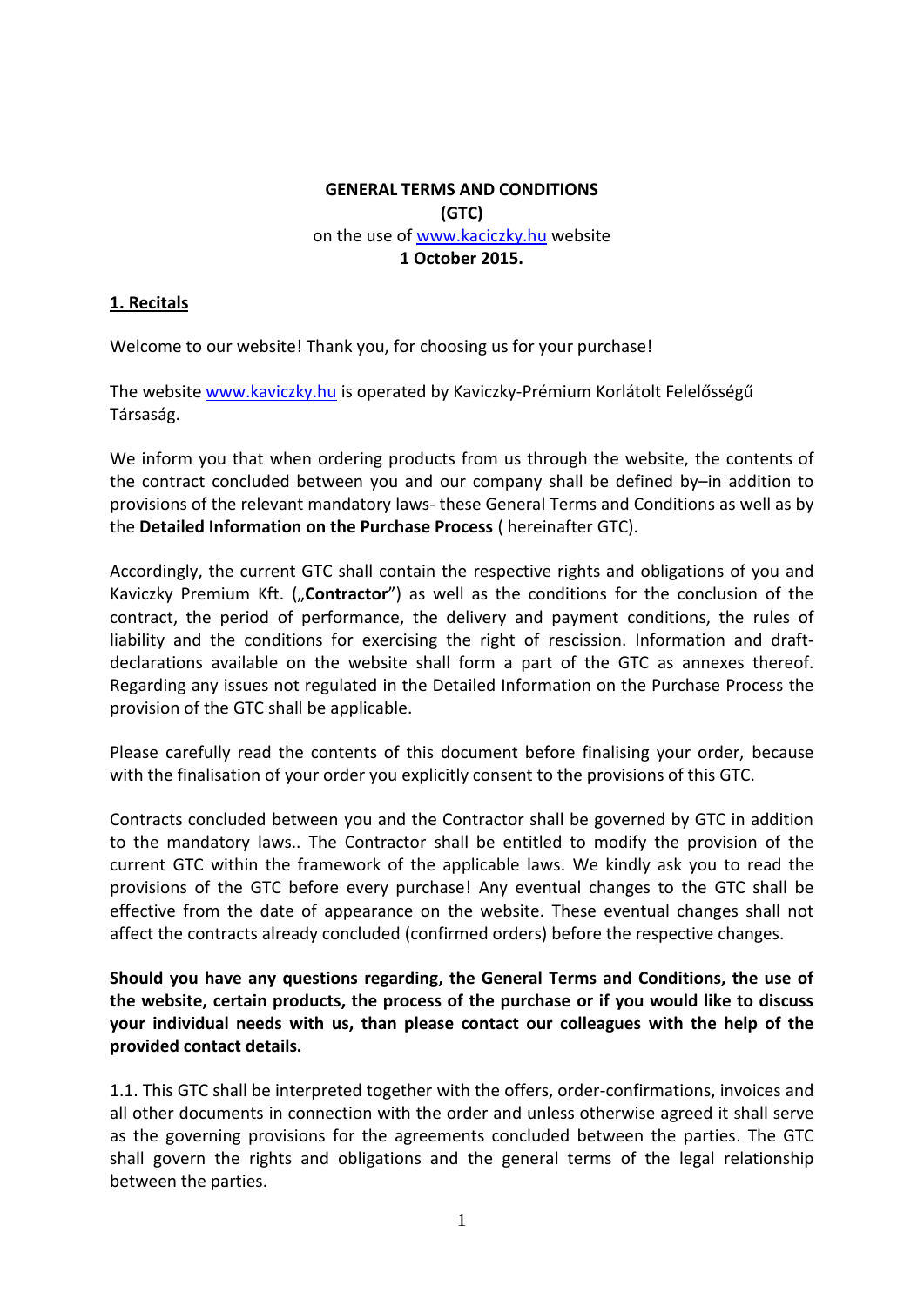1.2. Any deviation from the GTC may only be done in writing, in a way that is approved and signed by both the Customer and the Contractor. Agreement by the parties by way of mail, fax or electronic mail as well as declarations and statements made on the website shall also be deemed to be in writing if expressly accepted by the other party. Written declarations shall be sent to the address, fax number or electronic mail address (e-mail) of the other party provided in the Order or shall be expressly accepted on the website.

1.3. The GTC shall cover all Customers who private individual consumers and also business organisations and private entrepreneurs, beauticians and other professionals (Business Consumers) who conclude this contract for a purpose within its scope of professional activity. Business Customers hereinafter also as "Customers and Customer".

1.4. This GTC shall be effective from 1 October 2015 until withdrawn.

| <b>Details of the business</b>          |                                                            |
|-----------------------------------------|------------------------------------------------------------|
| Name:                                   | Kaviczky-Prémium Kft.                                      |
| Registered address:                     | 2030 Érd, Balatoni utca 66.                                |
| Postal address:                         | 2030 Érd, Balatoni utca 66.                                |
| takeover<br><b>Business</b><br>and      | Only delivery                                              |
| address:                                |                                                            |
| Court of registration:                  | Company Registry Court of Budapest Environs Regional Court |
| Company registry number:                | 13-09-149135                                               |
| Tax number:                             | 23464973-2-13                                              |
| Represented by:                         | Káviczky-László Ágnes                                      |
| Phone / Mobile:                         | +36 23 399 624, +36 20 353 2345                            |
| Fax:                                    |                                                            |
| E-mail:                                 | kaviczky@kaviczky.hu                                       |
| Website:                                | www.kaviczky.hu                                            |
| Bank account number:                    | 11600006-00000000-50143908                                 |
| Data<br>protection<br>registry          | Kavic635834543949482943                                    |
| number:                                 |                                                            |
| Details of the hosting service provider |                                                            |
| Name:                                   | Fókusz Computer Kft.                                       |
| Address:                                | 2030 Érd, György u. 56.                                    |
| Place of storage:                       | GTS Hungary 2040. Budaörs, Ipartelep u. 13-15.             |
| Contact information:                    | +36-70-425-8007                                            |
| Person liable:                          | Zágoni Zoltán                                              |

**2. Introductory detals, definitions, explanatory notes**

**Parties:** Contractor and Consumer together.

**Consumer:** Natural person acting outside of the scope of its job, profession or business activity.

**Consumer contract**: Such contracts of which one of the parties is considered a consumer

**Website:** the website www.kaviczky.hu, which is considered to be a means of distance communication.

**Contract:** A sale and purchase agreement concluded by and between Contractor and Customer with the use of the electronic mailing system of the Website.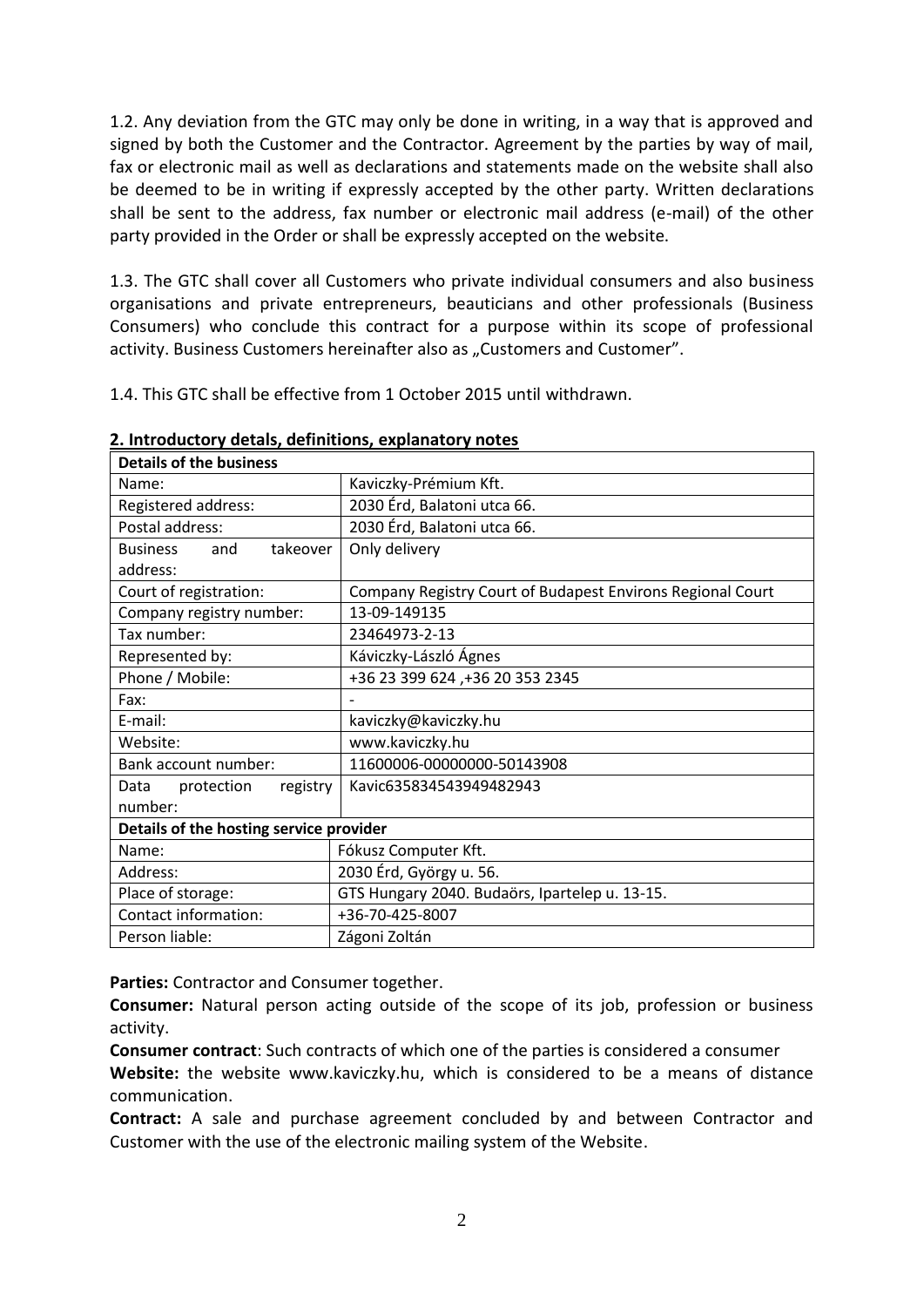**Means of distance communication:** Such means that are suitable –in the absence of the parties- for perform a contractual declaration for the conclusion thereof. These means are in particular the addressed or unaddressed printed forms, letters of acceptance, advertisements in printed media with an attached order form, catalogues, telephone, fax and devices that provide internet access.

**Distance contracts:** Any such consumer contract, which is sold in the framework of a distance selling scheme organised for the sale of the product or services defined in the contract, which is performed without the simultaneous physical presence of the parties to the contract in such a way that in order to conclude the contract the parties only use the means of distance communication.

**Product:** All marketable tangible assets that are offered for sale and which constitute the subject of the Contract and are available on the market through the website

**Undertaking:** A person acting in the scope of its job, profession or business activity

**Customer:** a purchaser making a bid through the Website and / or a person concluding a registrative contract or a business organisation also professional partners or private entrepreneurs, a customer with other organisation structures, beautician, professional as well as Business Customers who conclude the contract in the scope of its economic or professional activity.

**Foreign Customer**: A Customer without a domestic place of residence, whit its permanent, delivery address and place of residence not situated in Hungary and/or does not speak communicate in Hungarian.

**Guarantees in case of contracts concluded between consumers and undertakings** (hereinafter consumer contracts)**:** Mandatory guarantees for consumer contracts as defined in the Civil Code of Hungary, and other respective regulations.

#### **Relevant regulations**

The applicable laws for the Contracts are in particular the following:

Act CLV of 1997 on consumer protection;

Act CVIII of 2001on certain issues of electronic commerce activities and information society services;

Act V of 2013 on the Civil Code (Civil Code);

Governmental Decree nr. 151/2003 on the mandatory guarantee regarding certain consumer products;

Governmental Decree nr. 45/2014 on the detailed regulations of the contracts concluded between consumers and undertakings;

Decree nr. 19/2014 of the Ministry of National Economy on procedural rules of the settlement of matters related to products sold through a contract concluded between a consumer and an undertaking

# **3. Acceptance of the GTC**

Before finalising its order the Customer shall get acquainted with the provisions of this GTC. By making a purchase through the website [www.kaviczky.hu,](http://www.kaviczky.hu/) the Customer accepts the provisions set out in this GTC, and the GTC shall fully become a part of the contract concluded between the Customer and the Contractor.

#### **3.1. Language of the contract**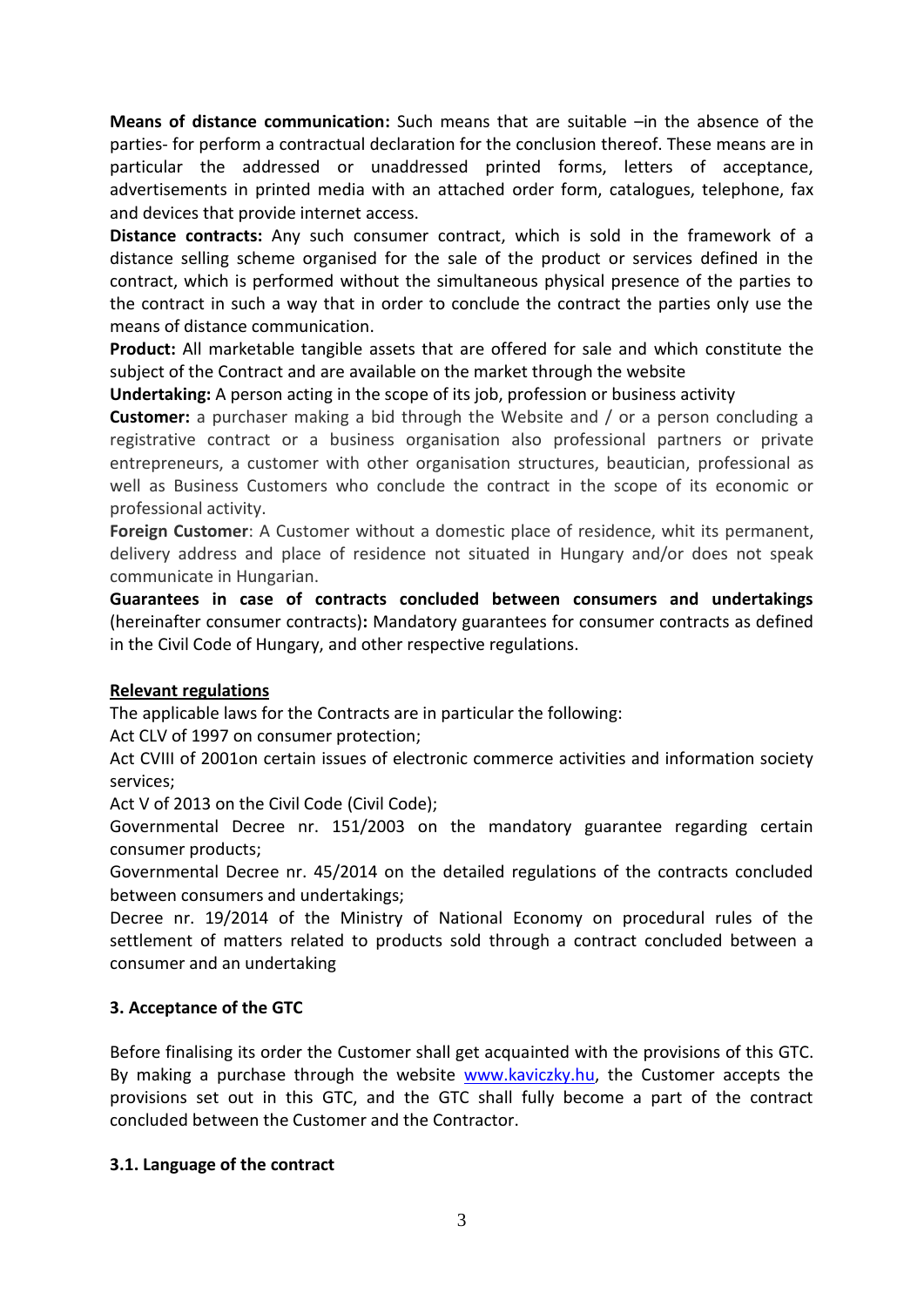The language of the contracts concluded under the effect of this agreement shall be Hungarian and English in case of a foreign customer.

# **3.2 Prices**

The prices are in Hungarian forints and they include value added tax of 27%. Prices are for information purposes only; we reserve the right to change prices at any time. The prices displayed on the Website do not contain the costs of packaging and shipping of the products, these items are always added separately to the order confirmation.

For the sake of fulfilling foreign orders, prices are also displayed in euros next to the products. Foreign customers can also pay in euros.

# **4. Subject of the Contract**

4.1. The Contractor operates a website under the address [www.kaviczky.hu](http://www.kaviczky.hu/) (hereinafter "
website"), from which the visiting Customer of the website can order cosmetics and other products distributed by the Contractor through an internet platform or by way of an individual contract concluded with Contractor. Contractor provides Customer with products that are available from the ones offered (on the website) in the amount requested in Customers offer, if these products are available on stock. In this context, Contractor undertakes to deliver the offered products that are available based on the Customer's needs, but within the capabilities of Contractor, in exchange for consideration, following the submission of Customer's order according to the conditions set out in the second (2.) order confirmation.

4.2. The contracting parties undertake to act efficiently and to mutually co-operate with each other during the completion of the contract, considering each other's legitimate interests.

# **5. The contractual process, the conclusion of the contract**

5.1. Registration on the Contractor's website: : Customers have the possibility to register themselves on the website [\(www.kaviczky.hu\)](http://www.kaviczky.hu/) of the Contractor, on the registration page. During registration the Customer accepts a separate statement, according to which Customer undertakes that the data provided during the registration is adequate and represents reality (company name, address / registered seat, tax number, contact details, delivery address etc.), and that Customer is fully liable for damages caused by such omission regarding the provided data. Data provided for and during the registration is handled and processed by Contractor according to the applicable data protection laws in effect.

5.2. Placing an order through Contractor's website: If Customer selects the product it would like to order on Contractor's website, the product is placed in a virtual basket. The Customer shall finalise its intent to order the product in the virtual basket by electronically accepting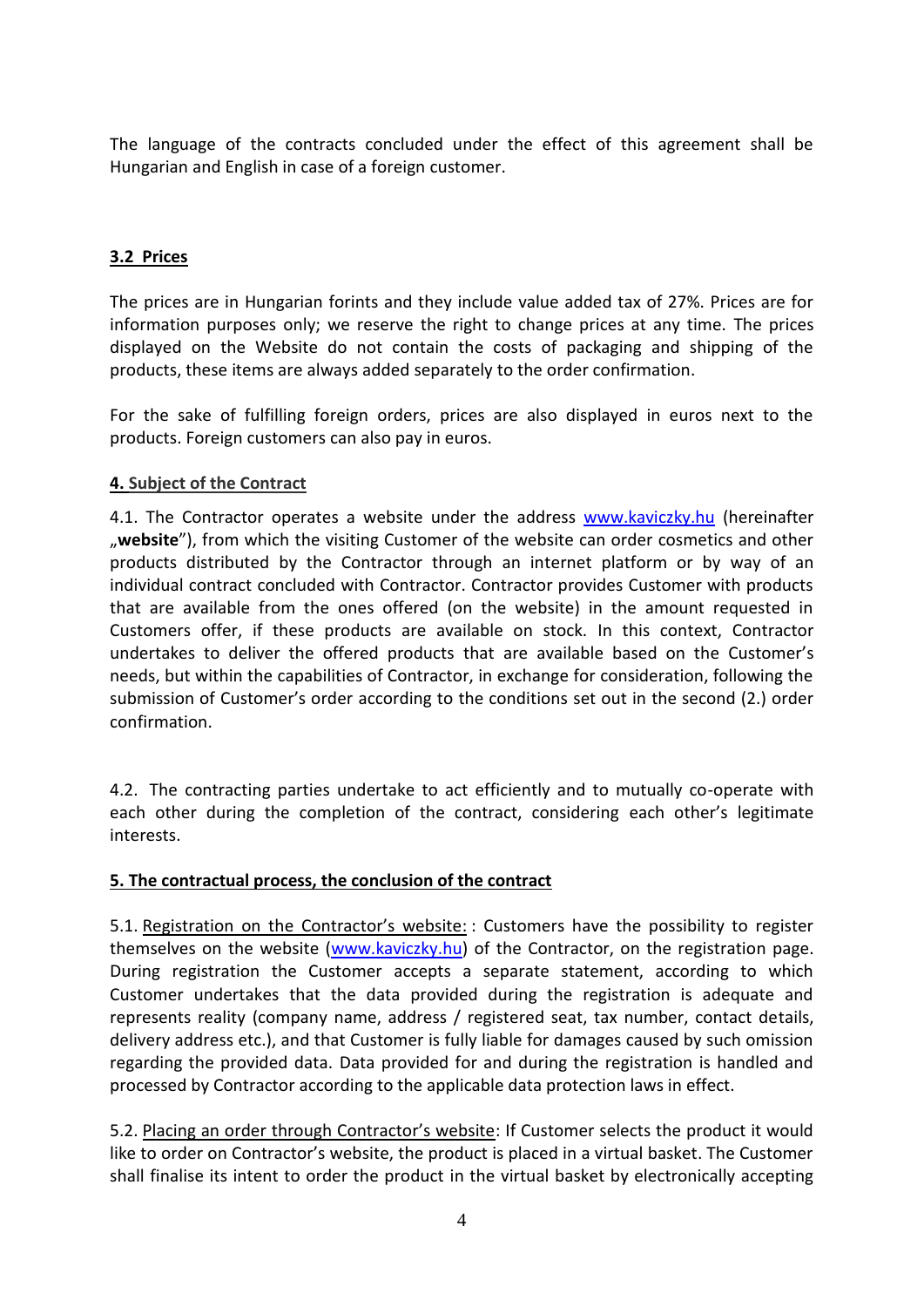the terms and conditions of sale and by selecting the applicable payment method, thus Customer concludes a Contract with Contractor according to this current GTC and the individual terms set out in the second (2.) order confirmation (hereinafter "electronic **order**")

The confirmation containing the order request (1. confirmation request) is sent out to the Customer automatically by the system based on the order. This confirmation among others, contains the Customer's data, the data of the order, the delivery address and the method of payment. **The Contractor's confirmation of completion is connected to the second (2.) order confirmation, which is sent personally by the Contractors colleague to the Customer. The Contractors reserves the right for technical and other errors. In case of payment via credit card, if Contractor is not able to perform, Contractor will contact the Customer in order to reimburse the amount paid out by the Customer.**

5.3. Documents: In certain cases (for non-natural person Customers, when the conditions of the order are set out by individual contracts, not through the website of the Contractor) further documents can be requested by the Contractor according to the following: the specimen signature of the managing director, furthermore if the person acting as the representative of the company is not a managing director registered in the company registry, the power of attorney of the respective person with the title and the type of representation of the managing director of the company shown in the power of attorney.

5.4. The Contractor notifies the Customer about the conclusion of the contract in writing, in the form of an order confirmation, which promptly and accurately contains the name, price and the delivery and response period of the ordered products and services. Contractor can only be made liable for those products and services which are been included in both the initial price offer and the second (2.) order confirmation.

5.5. Co-operation: In order to complete the contract the contracting parties shall act in mutual co-operation, particularly in the case when additional information is required to complete the contract, than Customer is obliged to provide Contractor with such information within 3 days of the receipt of such notification.

Professional Customers are obliged to send a scanned copy of the document certifying their professional qualification, as well as to provide the name, address, contact information of their saloon, their tax number, delivery- and billing address and retailers also have to provide their certificate which authorises them to distribute the products sold by Contractor.

# **6.Rights and obligations arising from the contract**

6.1. Payment of the purchase price: Customer undertakes to take over the products prepared by Contractor defined in the confirmation and to pay the purchase price according to the provisions of this GTC. Payment of the purchase price shall always be done in advance in accordance with one of the methods of payment available on the website or by way of cash of delivery, with the receipt of the ordered product by the Customer. These terms shall be generally applicable until withdrawn or modified. Contractor shall be entitled to differ from the payment deadlines set out earlier in its sole discretion, if it is justified by the nature of a product, or any other conditions of the order itself.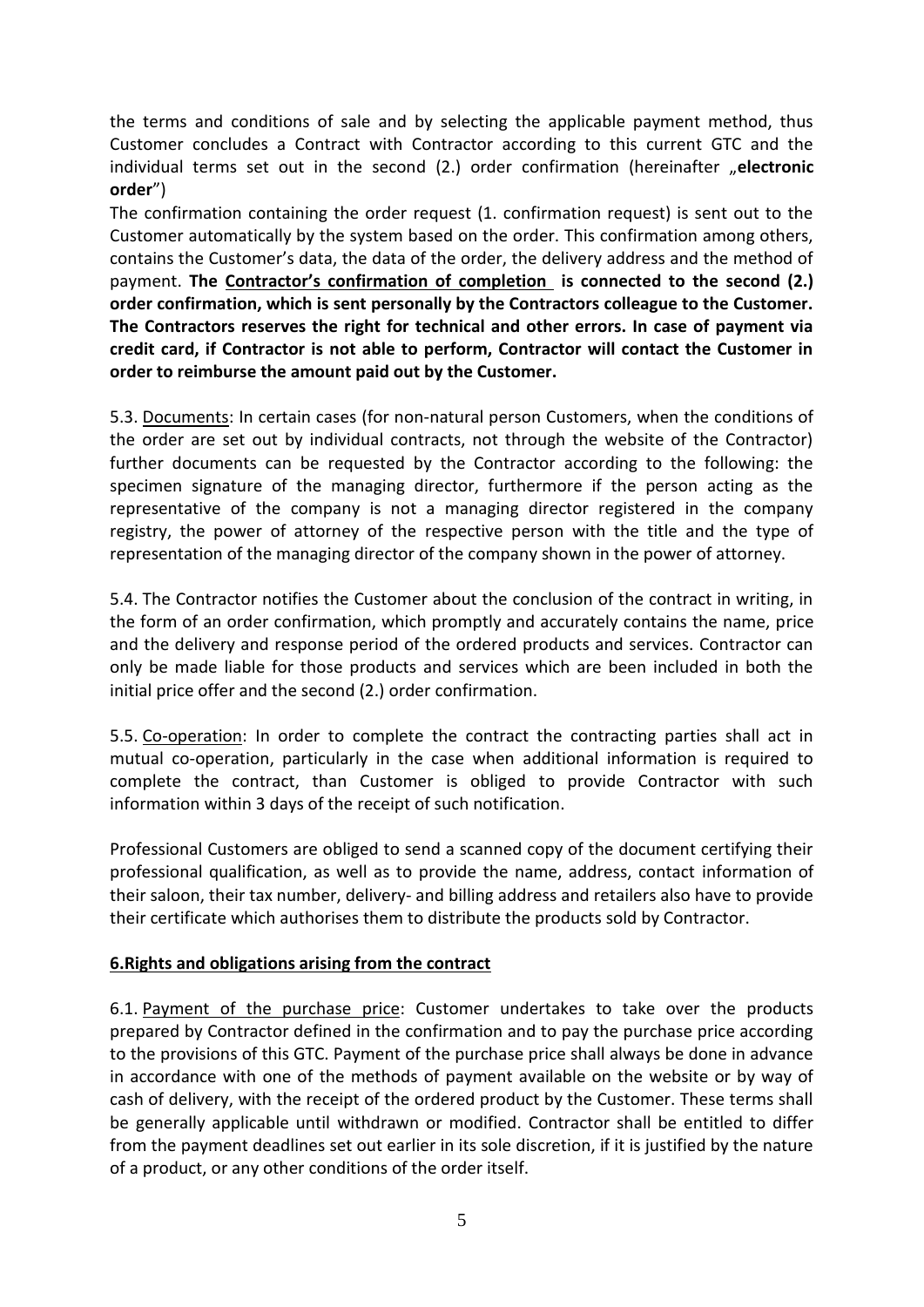6.2. Trade secrets: All facts, data and information in connection with the legal relationship between the parties are considered to be trade secrets. Customer acknowledges that all documents, materials, drawings, specifications, offers etc. prepared and handed over by Contractor constitute the exclusive property of Contractor and thus, disclosure of these trade secrets to third parties is considered to be a misappropriation of trade secrets, of which all economical and criminal liability shall be borne by Customer.

6.3. Modifications to the contract: After the acceptance of the order, any changes requested by the Customer shall be subject to a separate agreement and contract modification.

6.4. Protection of intellectual property: Products sold by the Contractor shall fall under the copyright or other legal protection of the legal entity manufacturing the product. Customer shall respect these rights by adhering to the applicable laws. Customer shall be liable for any and all infringements or violations caused to third parties in accordance with the Civil Code and other applicable laws.

6.5. The right of rescission: Customer may only rescind from the order in writing, according to the rules specified in the GTC.

# **7. Rights and obligations of the Contractor**

7.1. Contractor undertakes to complete the order cast by Customer through the website of Contractor according to the conditions set out in the second (2.) order confirmation, or with the use of the parameters contained in the offer and in the order confirmation provided by Contractor and accepted by Customer earlier.

7.2. Contractor shall have the right to deny performance as long as Customer does not provide Contractor with the information necessary to work or as long as Customer does not satisfy its payment obligation contained in Contractor's order confirmation.

7.3. Contractor shall only perform its services based on a contract (a contract concluded electronically through the website of the Contractor as part of the ordering process, or according to individual conditions, based on a contract concluded in writing).

7.4. Contractor undertakes to provide Customer with the products/services detailed in the offer and the order confirmation for whole the period of the contract, as well as to deliver the products on the agreed time.

7.5. Contractor shall be entitled to enlist subcontractors or other intermediaries to fulfil its contractual obligations.

7.6. Reservation of ownership: Contractor shall reserve its ownership concerning the products to be delivered until the payment of the full purchase price. In the case if the Customer does not settle the purchase price after three (3) days from the specified deadline, Contractor is entitled to rescind from this contract without providing an additional deadline,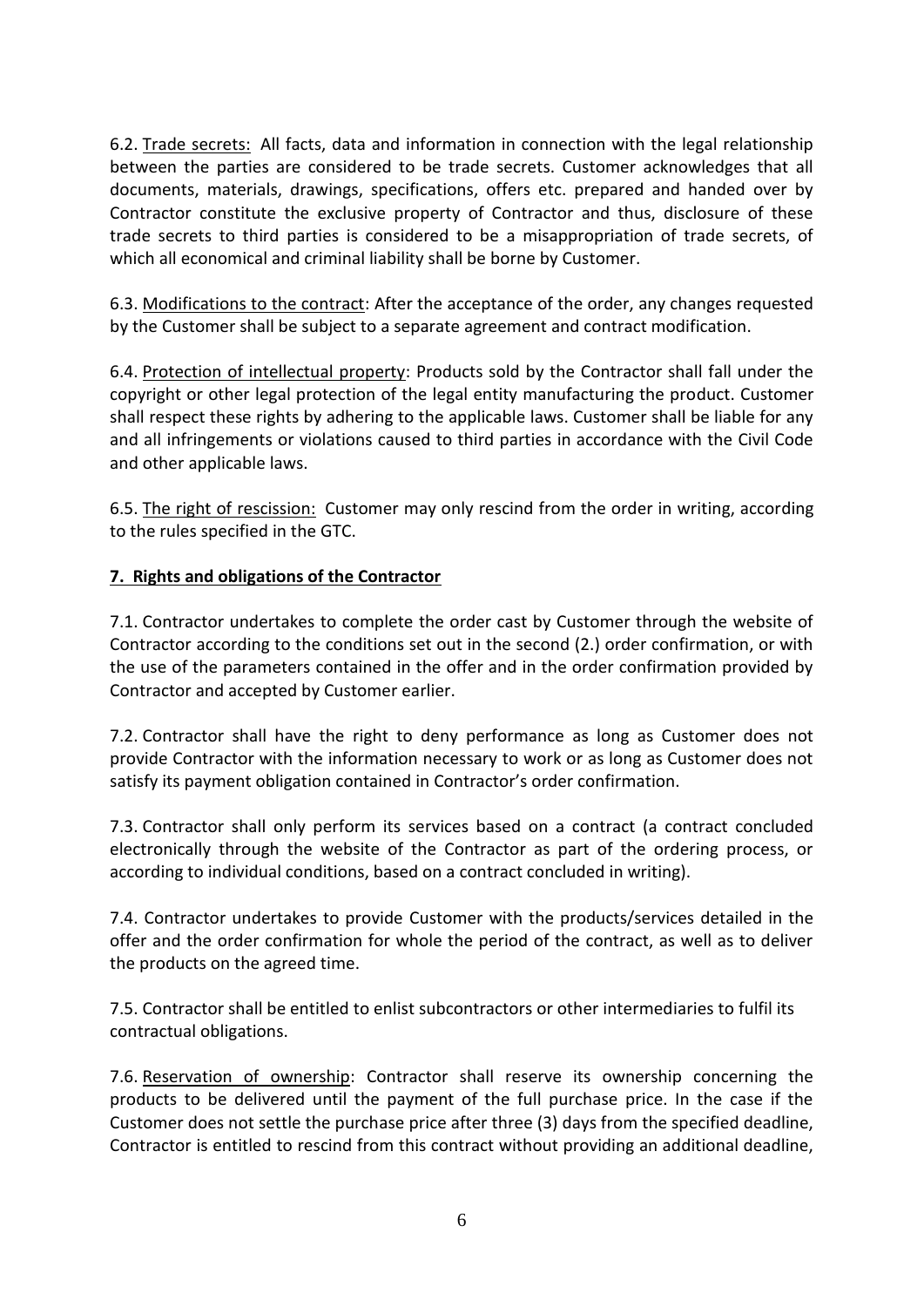and is entitled to exercise its ownership rights over the ordered products. In such cases Contractor cannot be held liable for any damages befalling the Customer.

7.7. Delivery, transport: Transport costs are born by the Customer. Risk shall be borne by the Customer in all cases after the goods have been loaded on to the vehicle. Customer shall unload the goods at the place of delivery, any and all costs in relation thereto shall be borne by Customer. Partial delivery is accepted, which will be charged separately. If the goods are not transported away and no written notice of rescission has been provided; Contractor in its sole discretion may rescind from the contract or may choose to deliver the goods to Customer. Contractor shall not assume a guarantee for the safe delivery or transport of fragile goods, Contractor does not recommend postal delivery.

7.8. Modification of the GTC: Contractor is entitled to unilaterally modify the provisions of the GTC, if it has displayed the most important parts of the mentioned modifications on a clearly visible part of its website [\(www.k](http://www./)aviczky.hu) 15 days in advance to the date of its effective date.

# **8. Method of payment, conditions for payment**

8.1. At the confirmation of the order or, in case of individual contracts at the time of completion the Contractor issues an invoice regarding the ordered goods, which is sent to Customer. Contractor declares that the invoices issued to Customer are in compliance with the relevant applicable laws.

Contractor reserves the right to issue forward-payments invoices which are as scanned electronical documents to Customer.

8.2. The contracting parties agree to that payment in case of order confirmations and invoices issued based on this contract –if not specified otherwise by the parties- shall be due in advance at the time of the order or at delivery/completion.

The methods for payment are contained in the "kosár" (basket) found on the website.

# **9. Cases of cessation and termination of the Contract**

9.1. The parties agree to conclude this contract for an definite period of time, which lasts until the delivery of the goods and the payment of the purchase price by Customer.

9.2. The contract between the parties can be terminated by mutual consent or rescission and in case of services by termination.

9.3. . The parties agree that if the other party is in a serious breach of its contractual obligations (does not perform the assumed obligations, or absolutely refuses to co-operate any further) than rescission, or in the case of services, termination with immediate effect is in order.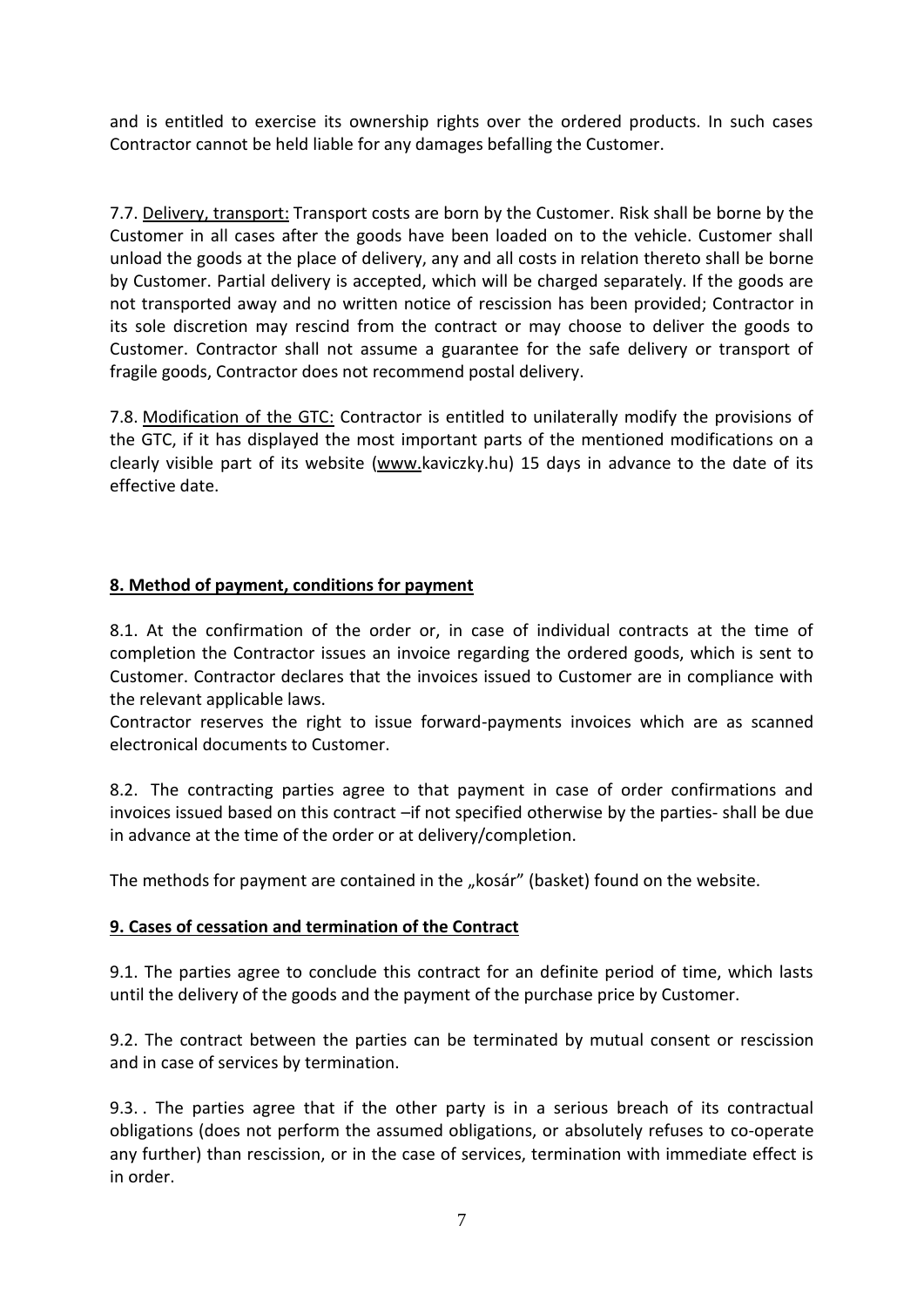9.4. In the case of the Customer's rescission or termination with immediate effect, if there is an ongoing validly concluded contract which has not yet been completed, the Contractor is entitled to the reimbursement for its justified damages and already performed work.

9.5. In the case of Contractor's rescission or termination with immediate effect, Customer shall pay the purchase price of the goods already delivered.

9.6. The termination or cessation of the contract between the parties due to any reasons does not release them from their existing obligations until the termination or cessation of the contract, or from the payment of any unpaid debit.

9.8. Contractor shall be entitled to both suspend its services or to terminate the contract with immediate effect:

9.8.1. if the Customer is in a delay exceeding 30 days regarding its payments and has not performed its due payments despite notification;

9.8.2. If there is a bankruptcy- or liquidation proceedings, or winding up proceedings initiated against Customer.

# **10. Force Majeure**

10.1. Neither party is liable for the non-performance of their contractual obligations in cases when there is an occurrence of any event arising from any reason or cause beyond the parties reasonable control. These circumstances are including, but not limited to natural disasters, fires, flooding, provision of authorities, acts of God, state of emergency, riots, civil war, war, strikes or labour disputes, protests or other instances of stoppage of work, malfunction of transportation or other equipment or infrastructure and shortage of raw materials.

10.2. Both parties are entitled to rescind from or to terminate the contract with immediate effect if the duration of the events of force majeure exceed 2 months.

10.3. The parties shall immediately notify each other about the occurrence of a force majeure event.

10.4. Not even in the case of a force majeure event are the parties exempt from the payment of outstanding, completed services.

# **11. Purchases made from the outlet of the webshop**

Customer can purchase short-expiration goods from the outlet of the webshop, which goods can be used safely until the date of expiry. The Contractor does not assume liability for the use of these products after expiry, but in a lot of cases, these products can be used for even moths safely after their date of expiry on Customers own risk.

#### **12. Guarantee and warranty**

12.1. Guarantee, warranty: Customer is obliged to immediately notify Contractor in writing about any incorrect delivery, discrepancies in the amount or any deficiencies in the ordered goods. The notification shall include the number of the delivery note, contract and the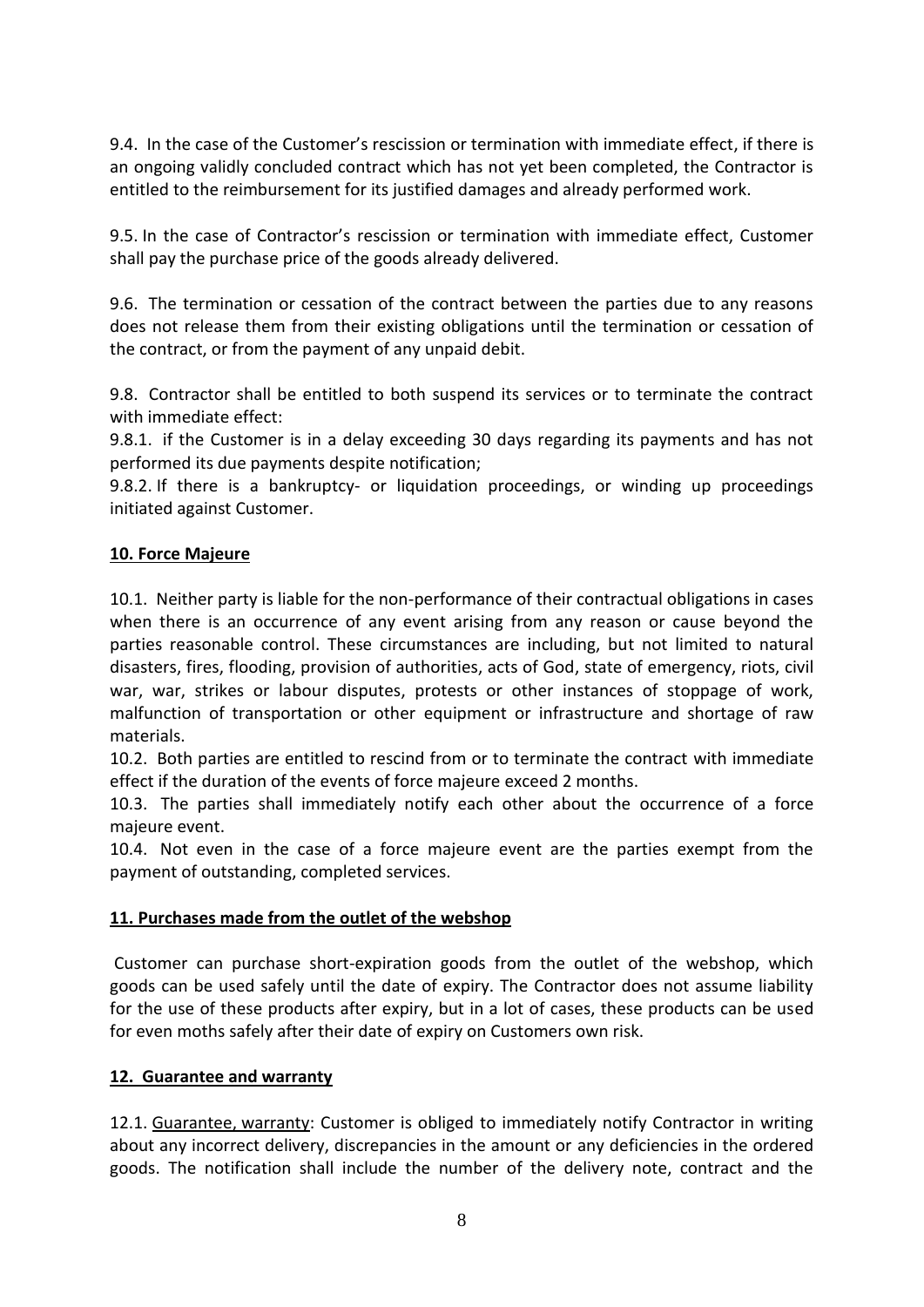invoice as well as the exact description of the goods and complaints. Any damage caused to the goods during delivery, shall be noted immediately after the arrival of the delivery destination. The obligation of inspection covers the whole freight. The fact of the damage shall be entered onto the delivery note / confirmation of receipt and shall be signed by the deliverer. Customer shall record the minutes on the amount of damage suffered. Non-visible defect shall be noted within one week from delivery, but it should be noted within 15 days from the receipt of the freight if the products have not been used, consumed or utilised completely or in part. All complaints shall be handed in in writing together with the exact description of details for each defect. Customer shall provide an opportunity for Contractor to inspect the complained product. If the defect is justifiable, Contractor shall, according to Customer's choosing, repair the goods or replace them in exchange for the return of the defected goods (swap). Contractor shall not be liable for damages from defects caused by improper use, storage, transport. The above described guarantee shall only be valid in cases when the earlier delivered goods are returned to Customer in their original and unharmed packaging. Contractor will not accept goods with damaged packaging or which have been partially or completely used, utilised, consumed. These goods cannot be a subject of enforcement of claims arising from guarantees. Contractor subjects defective and complained goods to laboratory testing, of which it draws up minutes.

12.2. Claims for damages: The parties exclude the enforcement of Customer's further damage claims if not forbidden by law. However in spite of such provision, Customer is entitled to enforce its claim for damages in connection with its justified claim for damages based on Contractor's intentional or grossly negligent breach of contractual obligations. The exclusion in particular includes claims for such consequential damages as the loss of production or profit.

12.3. It shall not be considered as a default in performance and Contractor shall not be liable for any damages, if Contractor notifies Customer in the order confirmation of the fact that the ordered goods are not available in stock and also informs Customer about the expected date of delivery.

12.4. Contractor declares that all of its goods and products have the necessary certificates, approvals and testing minutes as well as results according to the relevant laws. The components of the products have been indicated on the label of the product pursuant to the relevant regulations. Customer is obliged to make sure and to verify the composition and the possible allergenic effects of the products, as Contractor shall not be liable for any allergic reactions or any consequences thereof in case of hypersensitivity to the products components.

12.5 The conditions for the products' storage are available on both the website and on a separate information sheet as well, therefore Contractor shall not be liable for any consequences or loss of quality of the products due to their improper storage.

12.6. No complaint shall be submitted in connection with the changes in consistency-, smell-, colour due to improper use, storage or due to not adhering to hygienic rules of the goods and products sold or manufactured by Contractor.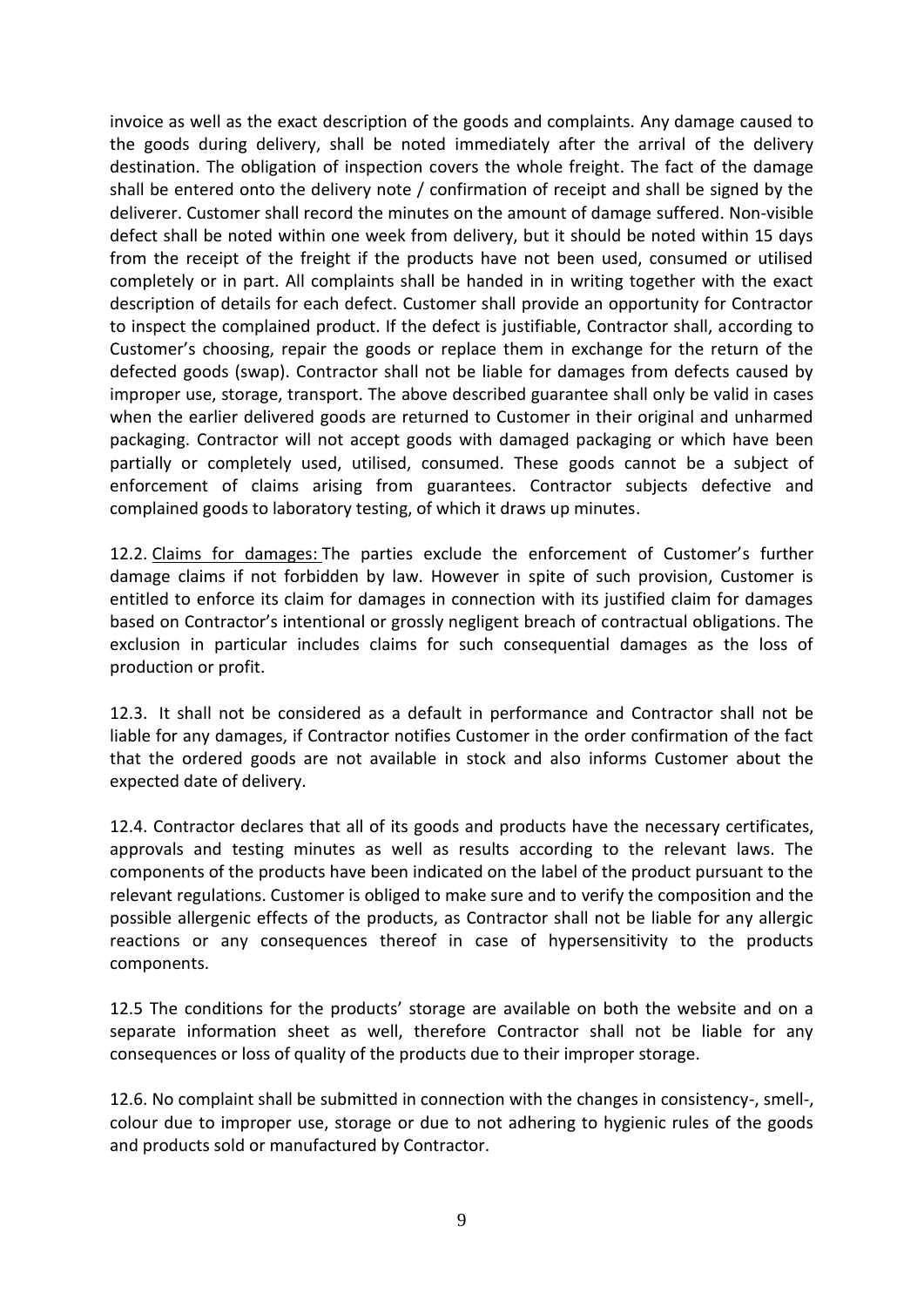# **13. Consumer's rescission of the Contract**

Customer -if considered to be a consumer-, is entitled to rescind from the contract within a period of 14 business days, in which case customer is obliged to fully return the ordered product to the deliverer. **Pursuant to the provisions of Governmental Decree 44/2014 on distance contracts, the costs of returning the goods are borne by Custome**r. The Deliverer shall return the price of the goods to the Customer within 30 days from their receipt. The 14 business day period open for rescission begins with the day of the receipt of the package by Customer.

Costs of delivery for the return of the ordered goods in connection with exercising its right of rescission shall be borne by the Customer. The Deliverer is entitled to claim damages arising from the improper use of the goods.

Consumer may not exercise its rights of rescission in the cases defined in Section 5 of the Governmental Decree.

# **14. Complaint management, other possibilites for the enforcement of rights**

# **14.1. Guarantee claims**

In case of guarantee claims, the Contractor shall inspect the product on an appointment previously agreed with Contractor's customer service, and shall record the minutes in case of a consumer complaint.

# **14.2. Handing complaints**

Consumer may submit its consumer complaints with regards to the products or the activities of the Contractor on the following contact details:

- Address of the office for customer service: 2030 Érd, Balatoni utca 66.
- Opening hours of the customer service: during previously agreed periods
- Telephone: +36 23 399 624 ,+36 20 353 2345
- Internet address: www.kaviczky.hu
- E-mail: [kaviczky@kaviczky.hu](mailto:kaviczky@kaviczky.hu)

Contractor shall endeavour to carry out any repairs or replacements within a maximum of 15 days. If the consumer does not agree on the handling of the complaint, or the investigation of the complaint is not possible, the Contractor shall immediately draw up the minutes of the complaint and its position in connection thereto, and shall hand over or send a copy of these minutes to Customer. Contractor shall draw up the minutes of the submitted claims of the consumers and shall take over the product in exchange for an acknowledgement receipt in case of a guarantee claim.

# **14.3. Other possibilities on the enforcement of claims**

If the possible legal dispute between consumer and Contractor is not settled during prior negotiations, consumer is entitled to enforce its claims through the following possibilities: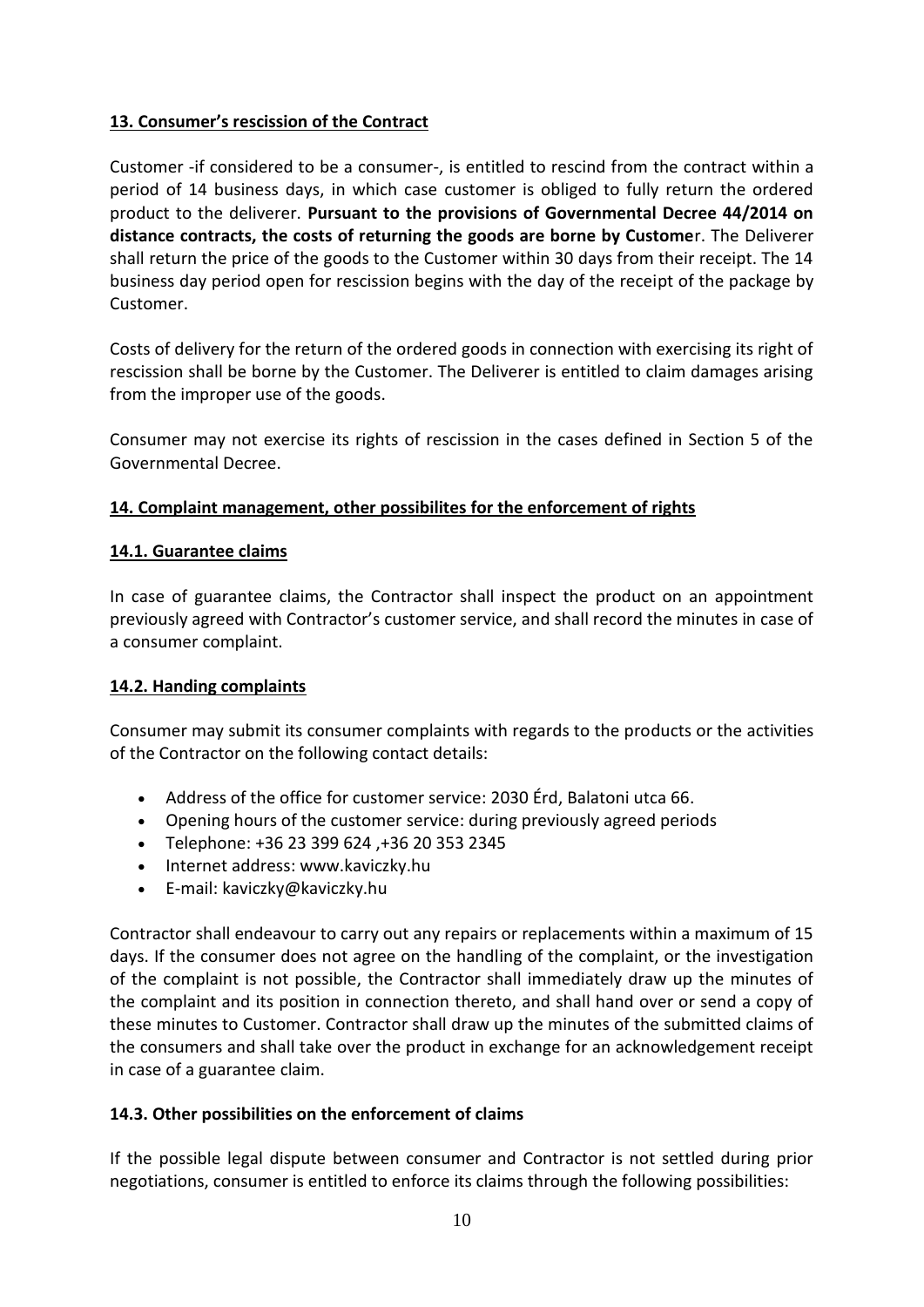Filing a complaint with the national consumer protection agency. If the consumer notices the violation of its consumer rights, he is entitled to file a complaint with the competent consumer protection authority according to its place of permanent residence. After assessing the complaint, the authority renders its decision on whether or not to conduct a consumer protection procedure.

Conciliation panel: With regards to the quality and safety of the goods as well as with the application of rules of product liability, also in connection with amicable and out-of-court settlement of any consumer legal dispute arising from the conclusion and completion of the consumer contract, the consumer may initiate consumer protection proceedings at the competent conciliation panel according to its place of residence operating next to the regional chamber of commerce.

# Contact details of **Conciliation Panel operating next to the Chamber of Commerce for Pest County and Érd** :

- Address: 1119 Budapest, Etele út 59-61. II. em. 240.
- Telephone and fax number**:** (+36-1) 269-0703
- E-mail address: pmbekelteto@pmkik.hu
- website: www.panaszrendezes.hu

**Judicial proceedings:** Client is entitled to pursue its claims arising from consumer protection matters in a civil court procedure based on the provisions of Act V of 2013 on the Civil Code and Act III of 1952 on Civil law procedure.

In consumer protection administrative proceedings government agencies of the capital districts and counties shall act as the competent authorities on the first instance and the National Consumer Protection Agency shall act as the second instance with national competence. The competence of the authorities can be established via the residence of the consumer, the registered seat, business site of the undertaking and also by the place of the relevant violation.

# **15. Data protection**

Our Privacy Policy can be found at our website www.kaviczky.hu.

# **16. Intellectual Property**

Pursuant to Section 1 (1) of Act LXXVI of 1999 on copyright (hereinafter Szjt.) the website is considered to be copyrighted work, and therefore all parts of this website shall be protected by copyright. According to Section 16 (1) of the copyright act it is prohibited to use or to apply the graphic or software solutions or any other material or programed content found on the website without obtaining prior explicit permission or to use any such application that allows for modifications to any part or the whole website itself. Any materials from the website or its databases may only be taken over with the prior explicit written consent of Kaviczky-Prémium Kft., but even so, the source of these displayed materials has to be displayed and the website of Kaviczky-Prémium Kft. has to be properly referenced as well.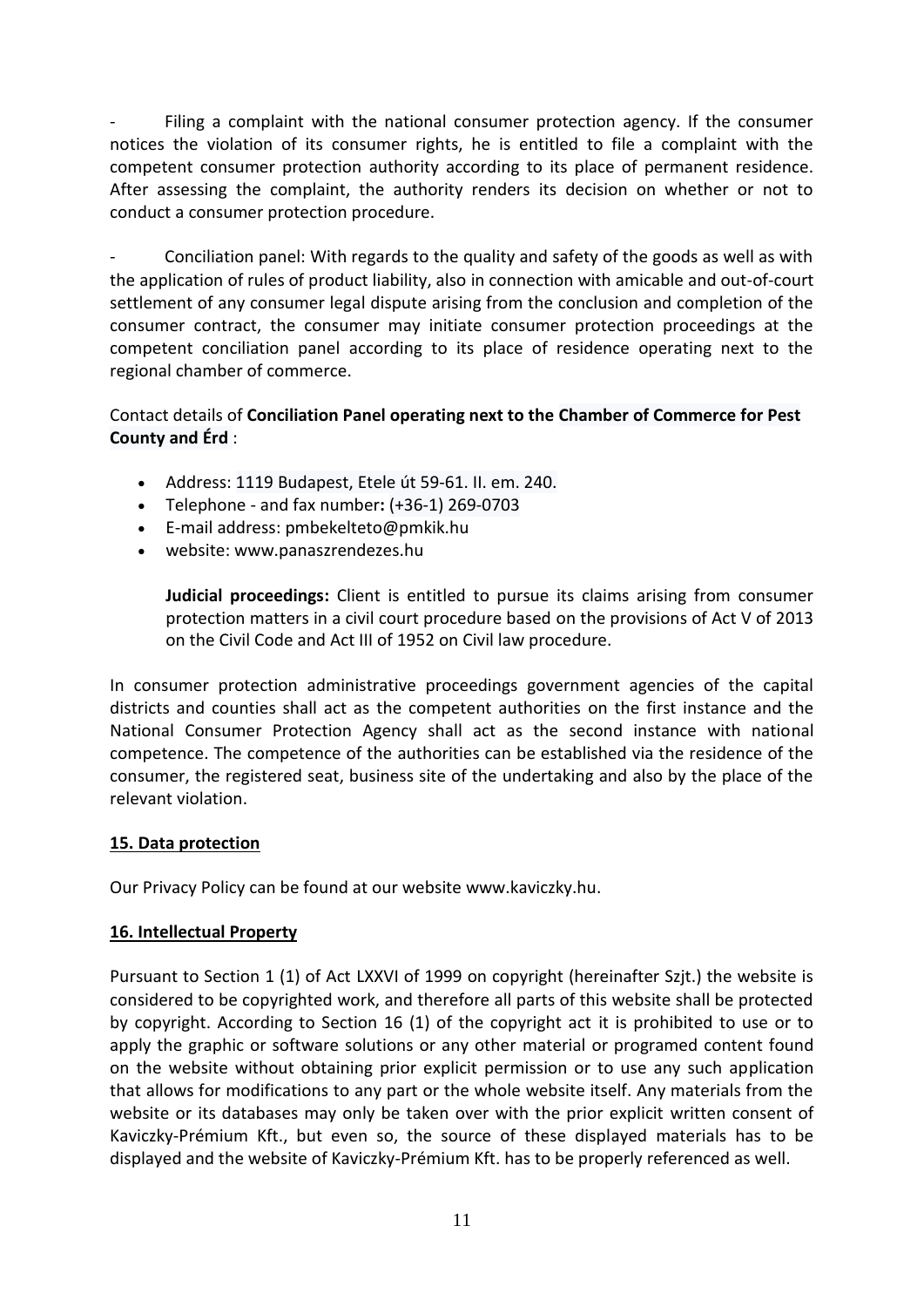# **17. The operation of digital data, technical safety measures**

The availability of the servers which provide the data on the website are above 99,9%. The data is stored on multiple hard drives with RAID technology. If any of the hard drives are damaged, the system still remains operational with the use of the other hard drives. The full data is regularly saved, so in case of any technical difficulties the original data can be restored.

# **18. The ability of the digital data to co-operate with hardware and software**

Data displayed on the website is stored in MSSQL and MySQL databases. Sensitive data is stored in an encrypted format with appropriate strength, for encryption we use processors with built-in hardware support.

# **19. Information regarding the substantial properties of the products**

We display information regarding the substantial properties of our products sold on our website at the description found next to the individual products. Details found on the products page are for information purposes only. Sometimes the displayed images are only illustrations; colours not always match the colour of the product in real life!

# **20. Rectification of errors made during data input – Liability for the provided data**

During ordering the Customer, has the opportunity to rectify the data recorded by Contractor before finalising the order. We would like to draw your attention to the fact that Customer is liable for the correct recording of its own data, as invoicing and delivery of the products will be done using the data provided by Customer.

By submitting its order Customer acknowledges the fact that Contractor is entitled to hold Customer liable for any damage or costs arising from erroneous recording of, or inaccurately provided data. Contractor excludes its liability for completion based on inaccurately recorded data. We would like to draw your attention to the fact that by providing an incorrect e-mail address or due to providing an account with a full storage may result in the failure of delivery of the order confirmation and may prevent the conclusion of the contract.

# **21. Procedure in case of incorrect price**

It may happen that an incorrect price is displayed on the website. A price is considered to be incorrect when it deviates from the products commonly known price which is substantially different from the commonly accepted or estimated price of the product, which might have been caused as a result of a system malfunction or typo. In the case of an incorrect price, the Contractor shall not accept the incorrect price and is not obliged to sell the product on the incorrect price. In cases of offers made based on an incorrect price the Contracts shall be deemed as if they had not been concluded by the parties. If the Customer makes an offer based on the incorrect price, the system will automatically confirm the order, but this shall not constitute an acceptance of the offer by Contractor. In the case of offers made by Customer based on incorrect prices (order), Contractors colleagues shall notify Customer about the correct price through the electronic order confirmation –not automatic- (second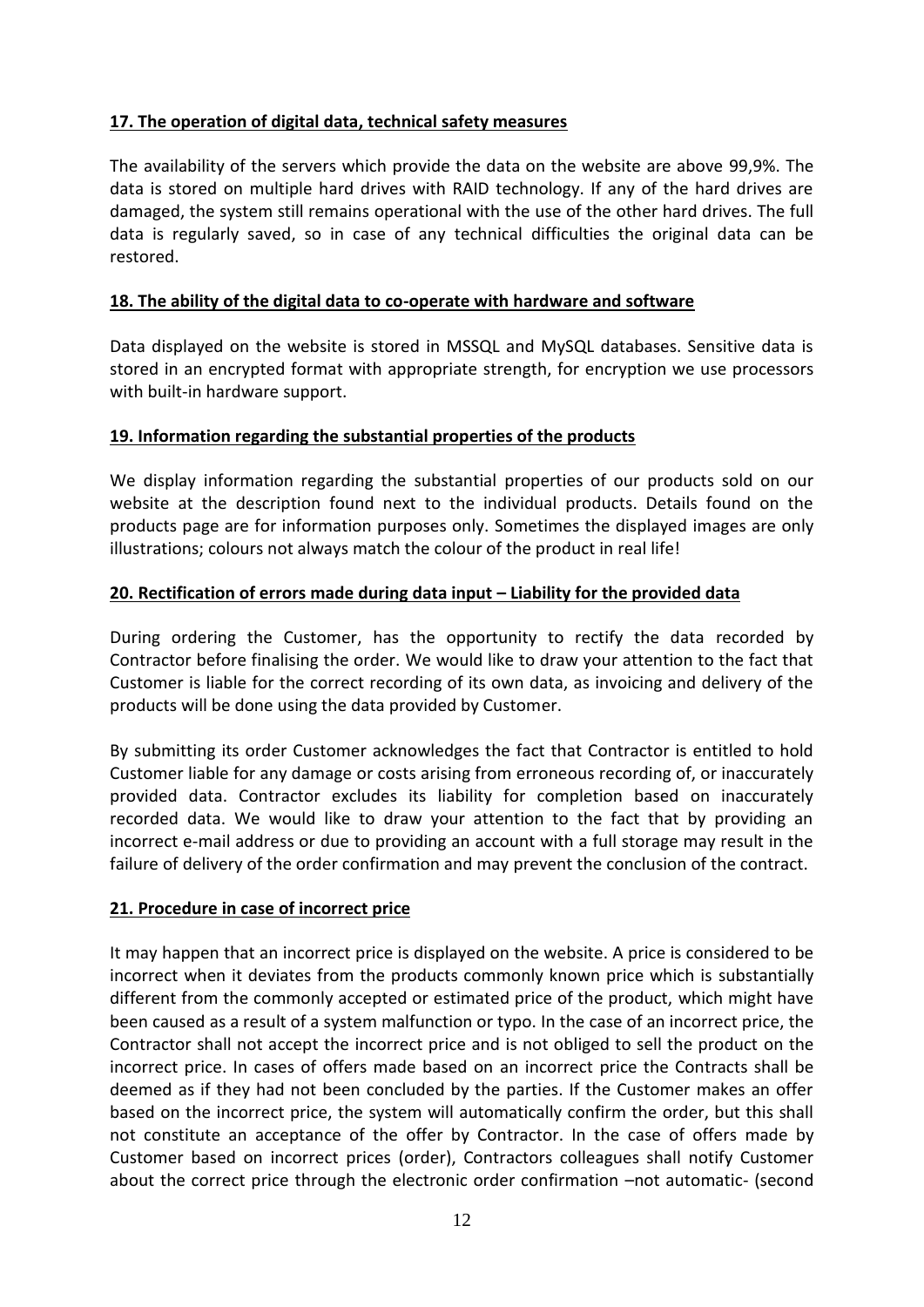(2) confirmation) and may offer to conclude the contract on the correct price. The Customer is not obliged to make an offer or to conclude a contract based on the correct price provided by the Contractor instead of the incorrect one. In this case, no contract shall be concluded between the parties.

Information displayed on the website shall not be considered as offers of the Contractor to conclude a contract. In cases of offers under the effect of this GTC the Customer shall be deemed as offeror and the contract shall be concluded by accepting the offer made by Customer through the website according to the provision of the GTC.

# **22. Miscellaneous**

If any provision of the GTC is defective or invalid, this shall not affect the validity of the provisions of the rest of the contract, and the invalid or defective parts shall be replace by applicable and valid provisions of the contract.

**Contractor does not have a Code of Conduct according to the act on the prohibition of unfair business conduct.**

### **23. Governing law**

23.1. Regarding questions not regulated in this General Terms and Conditions the provisions of the Price offer, the Provisions of the Customer and the prevailing laws –in particular the Civil Code- shall be applicable.

23.2. In case of any legal disputes arising from this Contract the contracting parties undertake to submit themselves to the exclusive competence the competent municipal (district) or regional (capital) court according to the registered seat of Contractor depending on the subject of the relevant dispute.

23.3. . Current General Terms and Conditions shall stay in effect until the new General Terms and Conditions issued by the Contractor enter into effect.

#### **24. Closing provisions**

24.1. The current agreement shall only be valid together with the electronic contract concluded by and between Customer and Contractor (the submission of the order and confirmation thereof) available at Contractor's website ([www.kaviczky.hu\)](http://www.kaviczky.hu/) or in the case of an individual contract, together with an offer and the confirmation in writing thereof (email, fax, mail).

The document "detailed information on the purchase process" shall be considered to be an inseparable part of the current GTC.

Place and Date: Érd, 1 October 2015.

#### **Kaviczky-Prémium Kft.**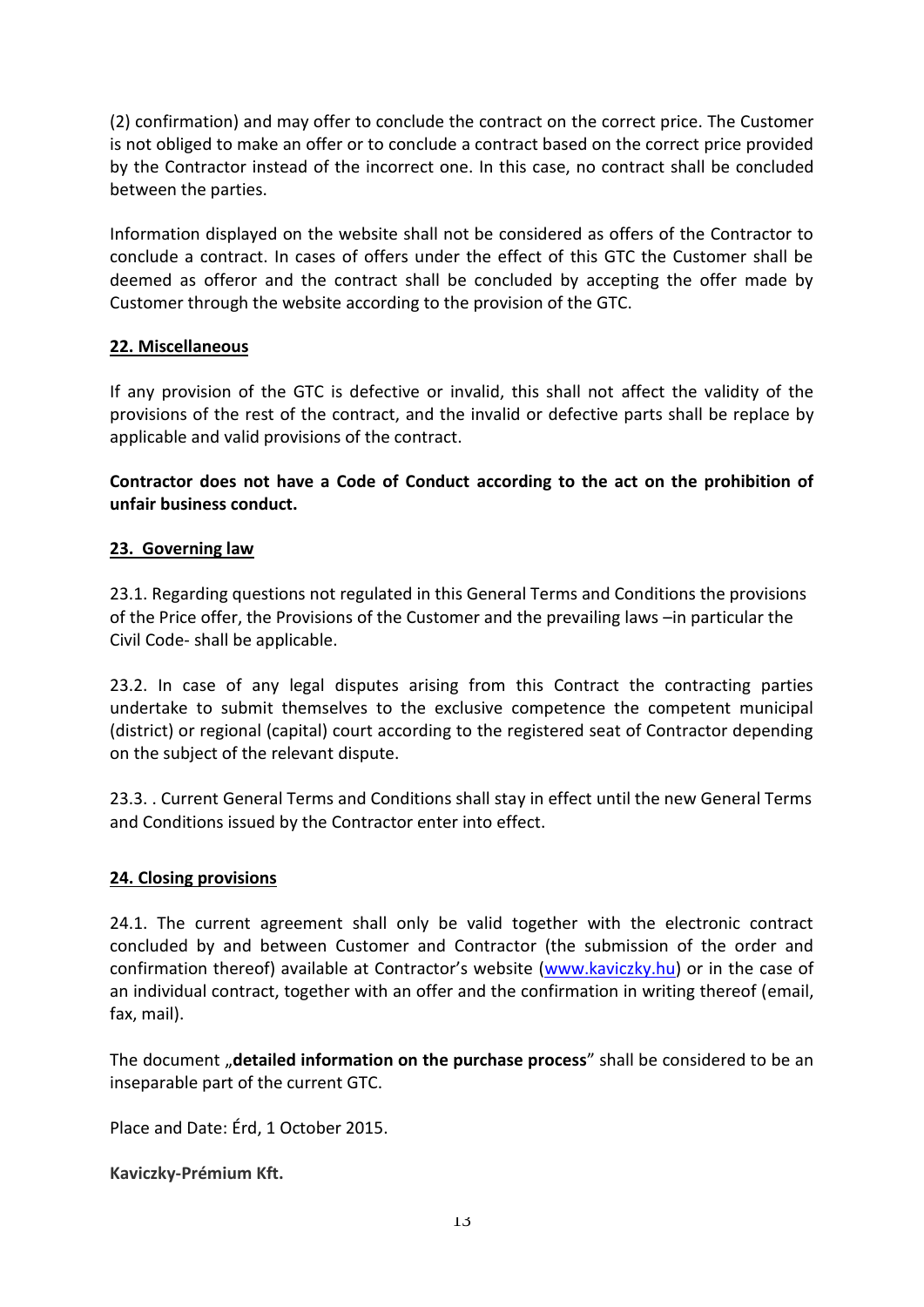#### **DETAILED INFORMATION ON THE PURCHASE PROCESS**

#### **May only be interpreted together with the GTC!**

#### **Selection of the product**

The Customer can select the desired product line and within that the individual products by clicking on the product categories displayed on the website. By clicking on the individual products the Customer will find the picture, item number, description and price of the product. When ordering, the Customer has to pay the price displayed on the website. Contractor indicates the products with illustrated pictures. Accessories and decorations are not part of the product, except when expressly pointed out in the product description. We reserve the right to change the size, texture, structure of the products; the prices are for information purposes only. We would like to draw the Customer's attention to the fact that Contractor shall not responsibility for any typos or incorrect data.

#### **Placing products in the basket**

After selecting the product, you can place –any number of products- the products in the basket by clicking the "**Kosár**" (Basket) button. You can place as many products in the basket as you would like without any obligations of payment, as placing products in the basket is not considered to be an offer.

We suggest that you place the products in the basket even if you are not sure whether you would like to purchase the given product, as with this it only takes a click of a button to overview which are the products selected by you at the moment and you can view and compare them on one screen. The content of your Basket can be freely modified up until the finalisation of the order – until clicking the "Finalisation of the order" (Rendelés véglegesítése) button-, you can remove and add products as you like, the desired amount of the products can be also freely adjusted.

If you place the selected products in the Basket the amount of products placed in the Basket will appear in the header. If you do not wish to select any more products, then please click on the "Tovább >>" (Next) button! If you wish to view the selected product again, or you would like to place another product in the Basket, then please click the "Tovább nézelődöm" (Back to browsing) button!

#### **Viewing the contents of your Basket**

While using the website you can check the contents of your Basket anytime by clicking the "**Basket**" **(Kosár)** icon on the top of the website. Here you can remove products from your basket and change the amount of the products. The system will display the information according to the data you have provided, including the purchase price and the cost of delivery of the products.

If you do not wish to select and place any more products in the basket, then you can continue shopping by clicking the "Tovább >>" (Next) button.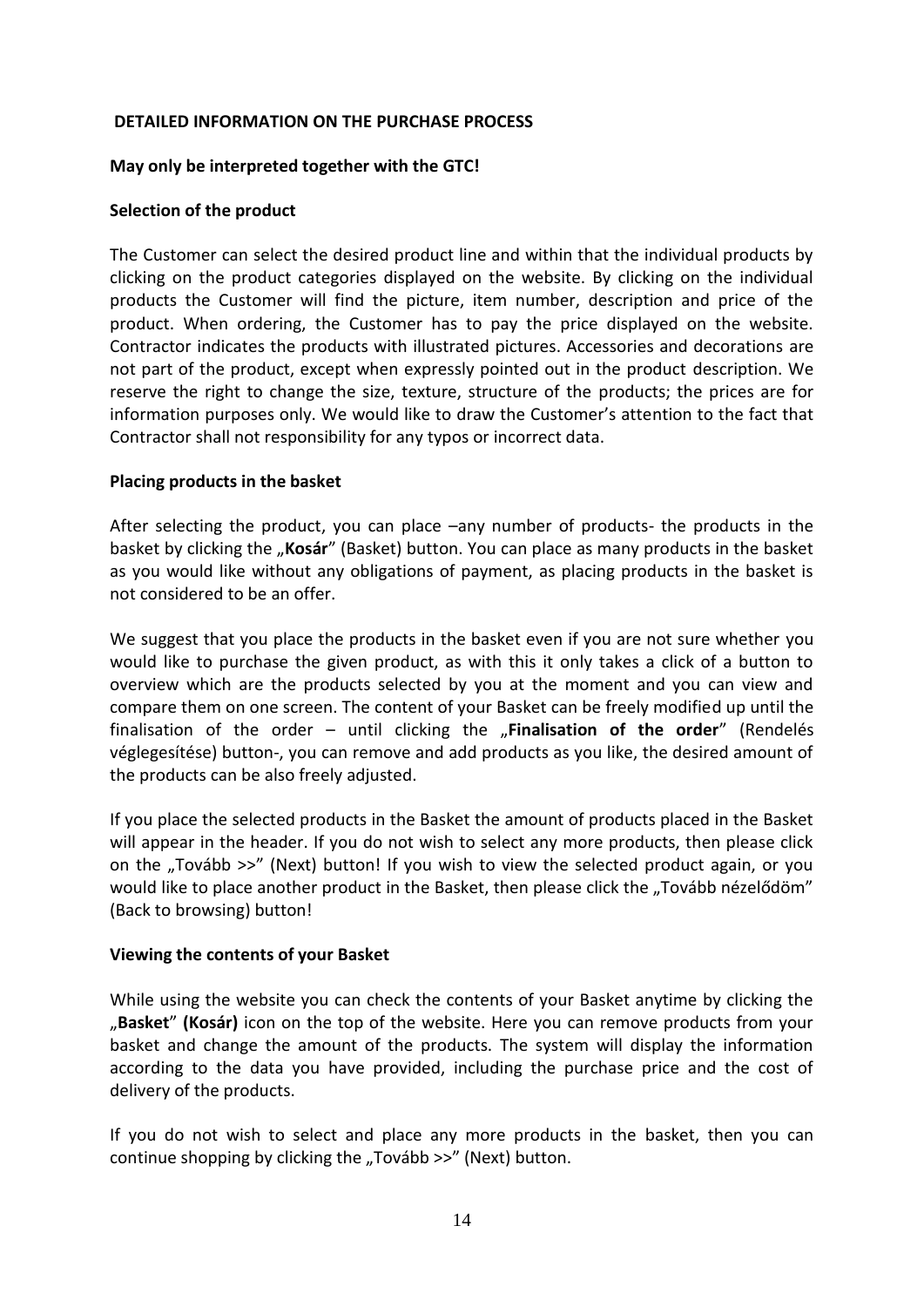### **Entering customer data**

The method of payment and receipt as well as the delivery and billing address can be entered after pressing the "Tovább >>" (Next) button. In the "Számlázási cím" (Billing addres) text box you can specify your full name, address and telephone number. In the "**Szállítási cím**" (Delivery address) the system automatically stores your data entered at "Számlázási információ" (Billing information). If you would like to ask for a delivery to a different address, please specify the desired details. You can provide further information of your choice in the text box "Megjegyzés a futárnak " (Notes for the courier).

### **Overview of the order**

After filling out the text boxes specified in the previous point, you can continue with the ordering process by clicking the button "Rendelés áttekintése" (Overview of the order) or by clicking the "Mégsem" (Cancel) button you can delete/correct the data already entered and navigate back to the Basket's content. By clicking the "Rendelés áttekintése" button you will arrive at the page "Rendelés áttekintése". Here you can see the summarised data you provided earlier, such as the contents of your Basket, the user, billing and delivery data and the amount to be paid (you will not be able to change these data here, only if you click the "Vissza" (Back) button)

# **The finalisation of the order (offer)**

If you have made sure that the content of the Basket corresponds to the products you wish to order and that your data is entered correctly, you close your order by clicking the "Rendelés véglegesítése" (Finalisation of the order) button (this constitutes an offer). By clicking the "Rendelés véglegesítése" button you expressly acknowledge that your offer shall be deemed as made and your declaration entails a payment obligation.

# **The processing of the order**

Processing of the order is done continuously in two stages. You can submit your order at any time. First you will receive an automated confirmation, and then one of the Contractors colleagues will confirm the order. If the order has been submitted after regular working hours, it will be processed on the next working day. If the Contractor does not confirm your order in accordance with this general terms and conditions, your offer will only be binding for 48 hours.

# **Automated confirmation e-mail**

After you have submitted your order you will receive an e-mail from the Contractor on the email specified by you earlier. This reply will be an automated e-mail which records the fact that your order has arrived through the website, however this confirmation shall not be deemed as an acceptance of your offer. If you notice that the automated confirmation email contains incorrect data (e.g.: name, delivery address, telephone number), then you are obliged notify us immediately –together with providing us with the correct data- of this fact by way of e-mail.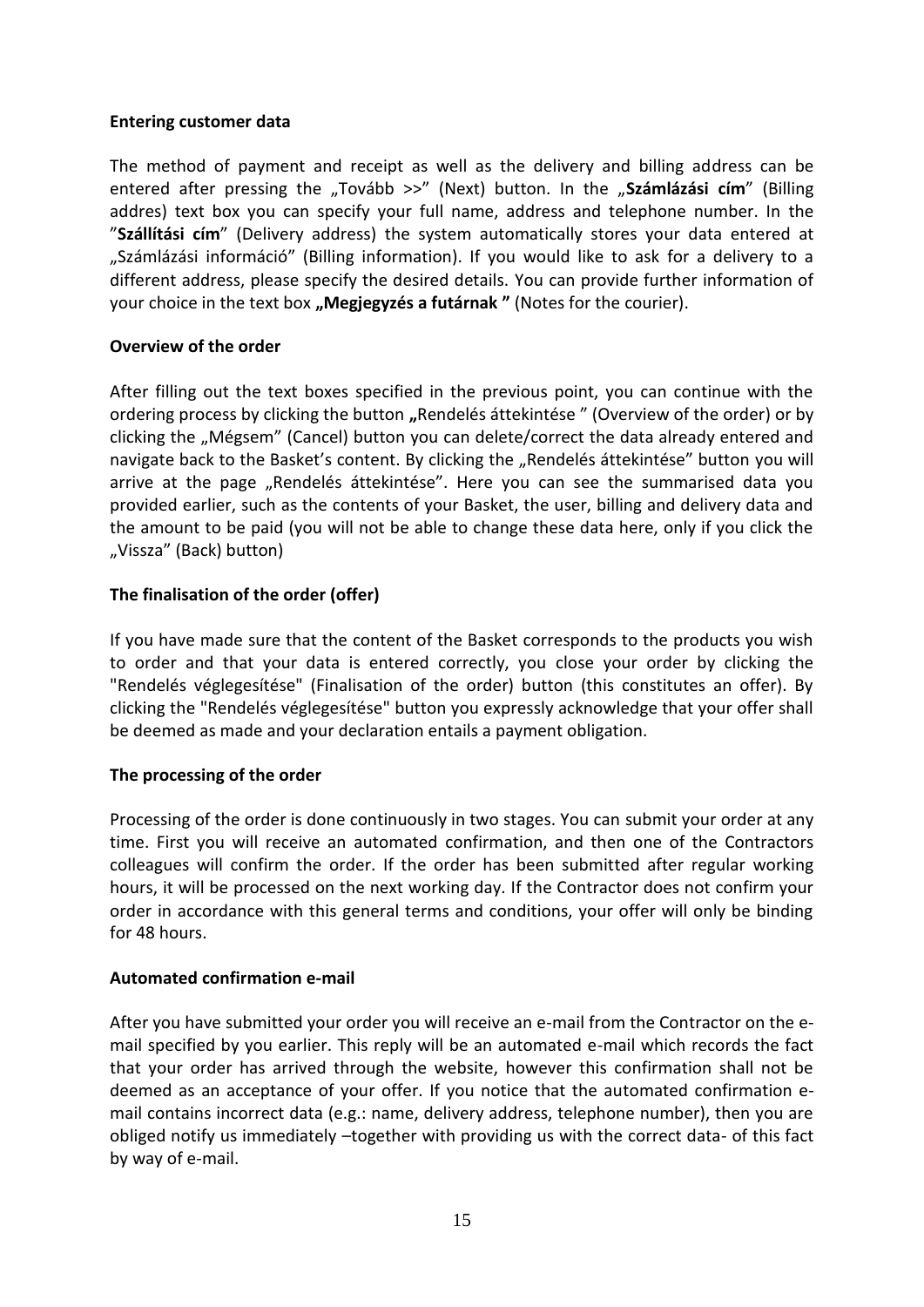If you do not receive an automated confirmation e-mail within 24 hours from the order, then we ask you to contact us, because it is possible that due to technical issues, your order has not arrived to our system.

## **Conclusion of the contract, the acceptance of the offer by Contractor**

The Contractor shall confirm your offer by way of a second –non automated- e-mail following the day of the submission of your offer (GTC 5.2). The Contract is concluded with the acceptance of your offer by Contractor. It may happen that the product you have selected is out of stock. The anticipated deadline for delivery or the fact that the selected product is available in our stock is always indicated in our second confirmation e-mail for every order. This means that the date of completion may vary based on the availability of the product of which we will always inform you in our second confirmation e-mail and based on which you will have the chance to decide whether or not you find this deadline acceptable. If you can not accept the deadline and you notify Contractor about this fact within 48 hours from the time of receipt of the second confirmation e-mail sent by Contractor in your e-mail inbox, then the contract shall not be concluded, and you shall not be obligations to pay the purchase price and Contractor shall not be obliged to deliver the goods.

### **The conditions and methods of payment:**

### **The summary of your payment obligations**

The summary of the order and the second (2.) confirmation e-mail shall contain all your payment obligations. The package shall contain the invoice and the summary of the order.

#### **Payment methods:**

#### **Cash on delivery**

You can choose to pay the price and delivery costs of the goods to the courier in cash simultaneously together with the receipt of the goods.

#### **Payment through credit card**

You have the possibility to pay the purchase price of the products by way of credit card on the encrypted website of the bank, through the PayU service.

#### **Advance payment, bank account number**

You can also pay the price of the products by wire transfer to the following bank account number: 11600006-00000000-50143908

#### **Receipt of the ordered products:**

**Home delivery:**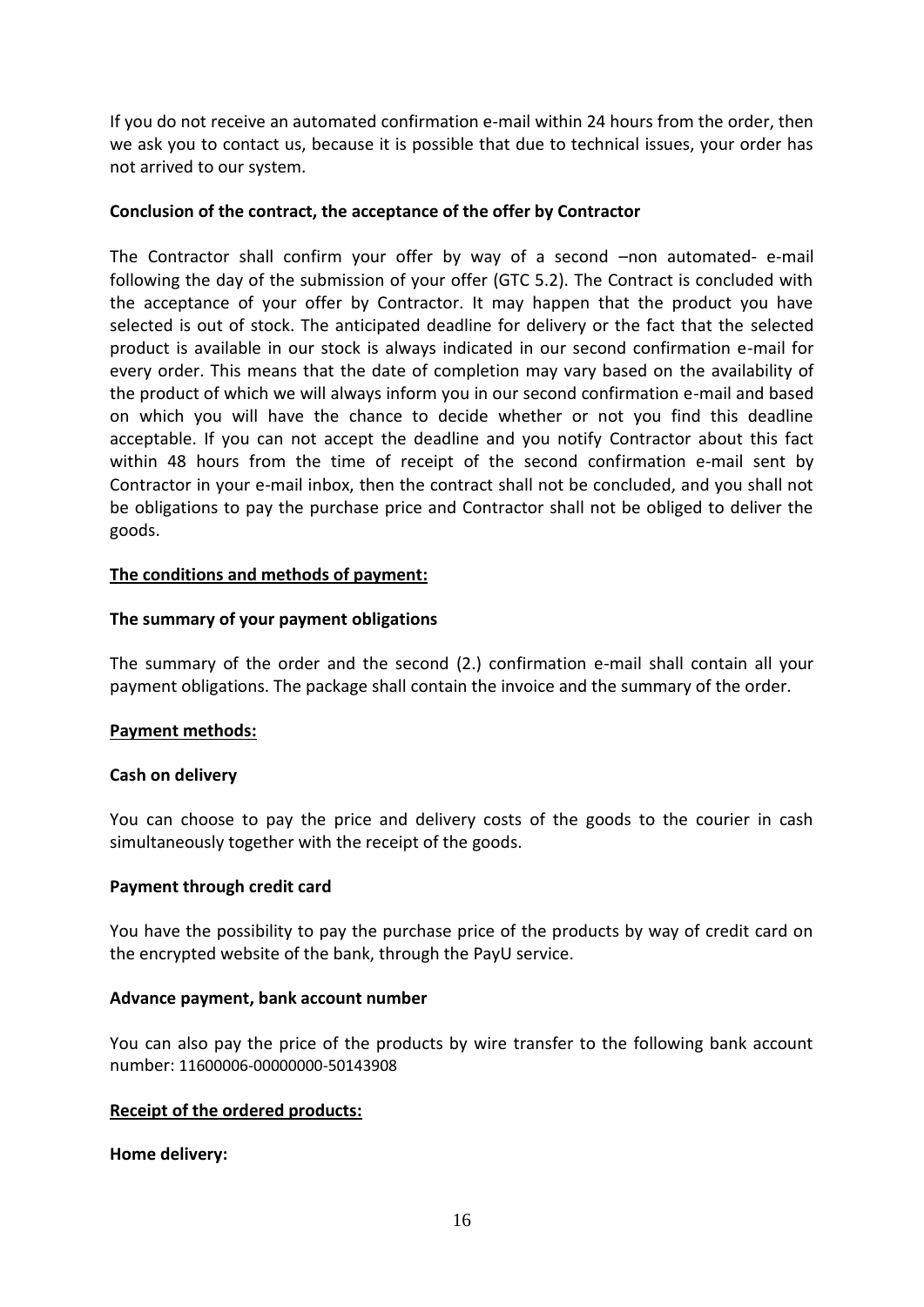Products displayed on the website can be taken-over by home delivery.

### **Delivery costs:**

Costs of delivery are indicated at the time of the order. Home delivery is performed by courier service or by Magyar Posta Zrt. or other postal service provider. The Contractor provides your details to the deliverer. With accepting our privacy policy you expressly consent, that Contractor provides the deliverer with your personal data necessary for the delivery.

### **The presumption of the entitlement for receipt**

The Contractor presumes, that the person appointed by you for the takeover of the delivered products are also entitled to make the necessary legal statements in connection with the handover-takeover of the products.

### **The schedules for qualitative and quantitative objections**

You are obliged to make your objections regarding the quality and the quantity of the ordered goods at the time of receipt which can be noticed by way of inspection and shall also compare the delivered goods with the ones listed on the invoice and shall note any discrepancies thereof.

Please note that the package should be inspected in front of the courier and the courier shall be asked to draw up minutes in case any damage has occurred. We cannot accept any complaints that are post-delivery and without any minutes.

If you have not made a complaint during the handover-takeover the items on the invoice shall be considered as fully delivered and handed over.

After the handover-takeover you are only allowed to make quality objections regarding the defects not noticeable by inspection (hidden defects) during the mandatory guarantee – and warranty period.

You are not entitled to deny the takeover –and on the same basis- the payment of the price of the product in case of a non-substantial deficit that does not hinder the intended use of the product

Please note that in order to certify their conditions at the time of their return we always create photos and/or videos of the returned products.

#### **Period of completion**

The standard period of completion of the order is a maximum of 14 days from the second (2.) order confirmation, and –if the Contractor exercises this right- from the crediting of the advance payment on Contractor's bank account. This period of delivery is for information purposes only, any differences thereof shall be indicated by e-mail. **With the acceptance of this general terms and conditions you expressly acknowledge that the Contractor shall**